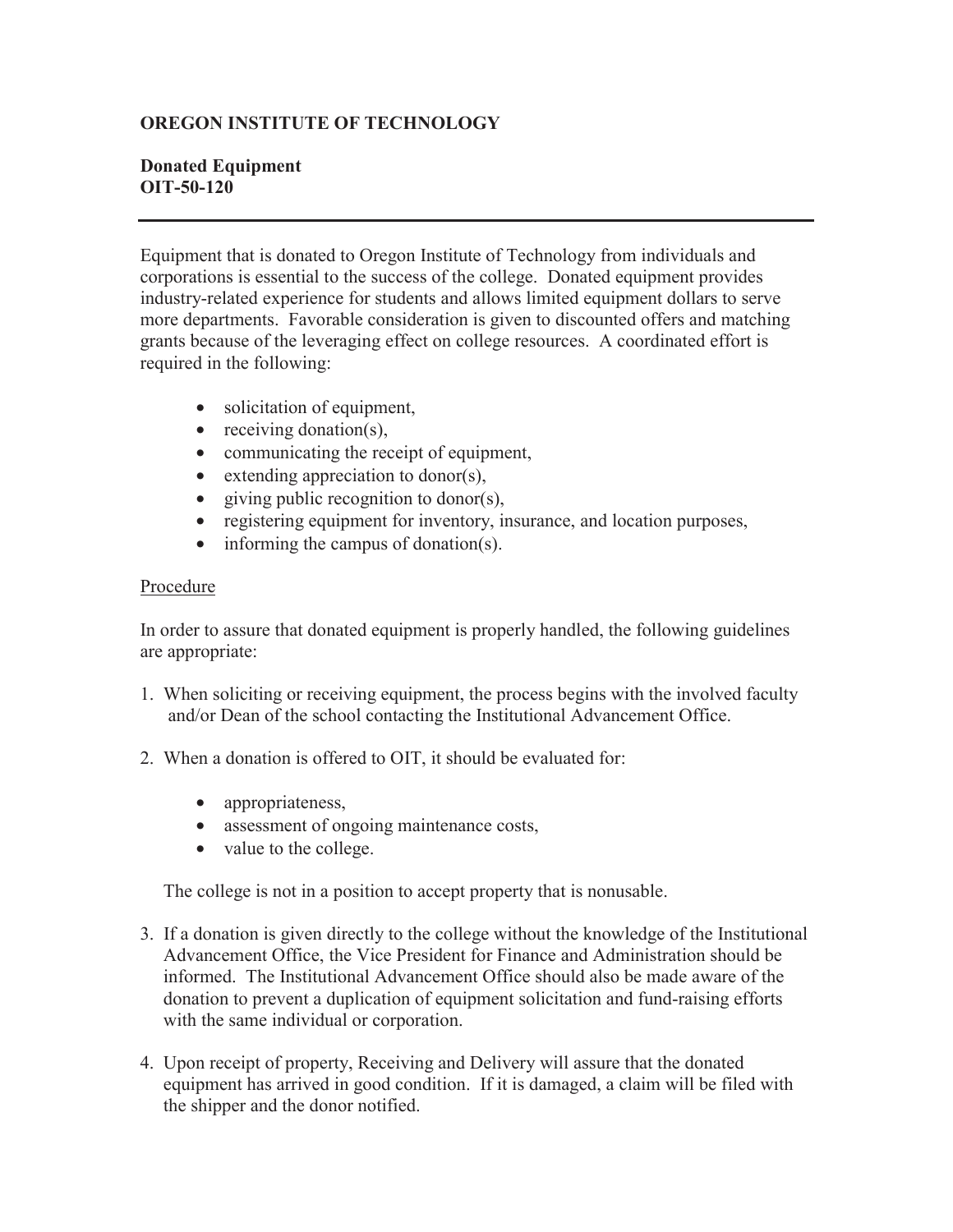- 5. The department receiving donated equipment will provide the Director of Business Affairs and the Director of Institutional Advancement with the following:
	- equipment description,
	- serial and model number,
	- value,
	- number of pieces donated,
	- where the donated equipment will be located,
	- how the donated equipment will be used,
	- campus contact person.

 The Director of Business Affairs will notify the Property Control Manager who will place the donation on inventory for insurance purposes.

- 6. The Office of Institutional Advancement will officially recognize the donation. It may also be appropriate for the President, Vice President for Finance and Administration, and Department Chairs to thank the donor(s). After the equipment has been corporated into the classroom or laboratory, it is appropriate for the department to thank the donor(s) a second time, explaining how the equipment is being utilized.
- 7. The Office of Institutional Advancement will send a copy of the donation information to the Public Affairs Office. The Public Affairs Office will notify the campus about the donation and create news releases giving public credit to the donor and the recipients of the equipment.
- 8. Companies who request the completion of tax or other forms for deduction purposes should send these forms to the Director of Business Affairs or the Vice President for Finance and Administration, both of whom possess information such as tax ID numbers and tax exempt language. The state of Oregon, including OIT, will not appraise donations or write receipts to donors indicating the value of donated item(s). However, upon request, the Office of Institutional Advancement will provide documentation for tax purposes.
- 9. If an item is loaned rather than donated, the legal procedures are different and the Director of Business Affairs or the Vice President for Finance and Administration should be contacted.